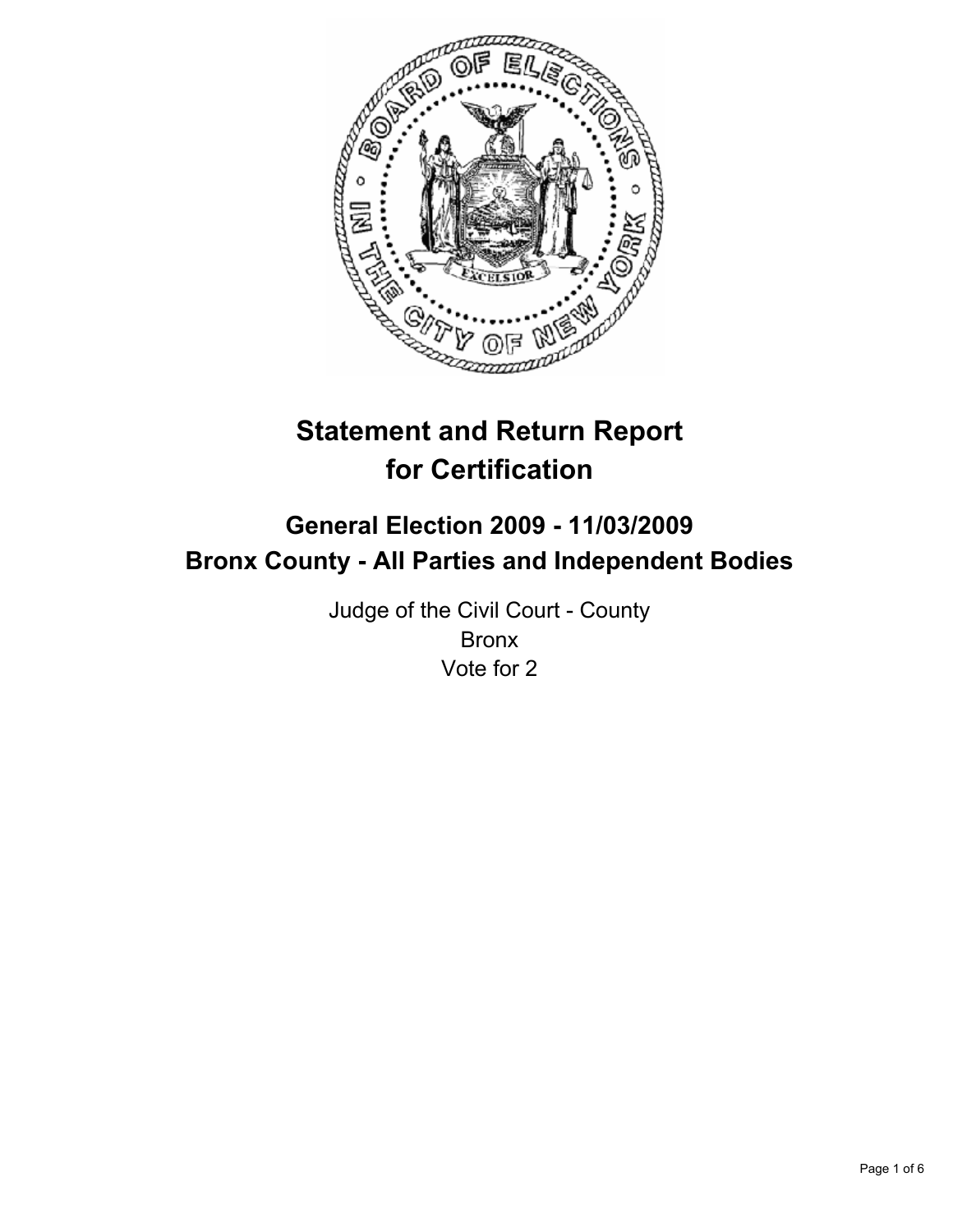

| <b>PUBLIC COUNTER</b>             | 13,844 |
|-----------------------------------|--------|
| <b>EMERGENCY</b>                  | 38     |
| ABSENTEE/MILITARY                 | 129    |
| <b>AFFIDAVIT</b>                  | 228    |
| <b>Total Ballots</b>              | 14,239 |
| RUBEN FRANCO (DEMOCRATIC)         | 7,310  |
| MARCOS A PAGAN III (REPUBLICAN)   | 1,070  |
| MARCOS A PAGAN III (CONSERVATIVE) | 195    |
| STANLEY GREEN (DEMOCRATIC)        | 7,199  |
| CHARLES F TAIBI (REPUBLICAN)      | 758    |
| CHARLES F TAIBI (CONSERVATIVE)    | 174    |
| <b>Total Votes</b>                | 16,706 |
| Unrecorded                        | 11,772 |

**Assembly District 77**

| <b>PUBLIC COUNTER</b>             | 11,024 |
|-----------------------------------|--------|
| <b>EMERGENCY</b>                  | 2      |
| ABSENTEE/MILITARY                 | 168    |
| <b>AFFIDAVIT</b>                  | 172    |
| <b>Total Ballots</b>              | 11,366 |
| <b>RUBEN FRANCO (DEMOCRATIC)</b>  | 6,319  |
| MARCOS A PAGAN III (REPUBLICAN)   | 515    |
| MARCOS A PAGAN III (CONSERVATIVE) | 67     |
| STANLEY GREEN (DEMOCRATIC)        | 6,433  |
| CHARLES F TAIBI (REPUBLICAN)      | 405    |
| CHARLES F TAIBI (CONSERVATIVE)    | 67     |
| STANLEY GREEN (WRITE-IN)          | 1      |
| <b>Total Votes</b>                | 13,807 |
| Unrecorded                        | 8,925  |

| <b>PUBLIC COUNTER</b>             | 8,843  |
|-----------------------------------|--------|
| <b>EMERGENCY</b>                  | 8      |
| ABSENTEE/MILITARY                 | 175    |
| <b>AFFIDAVIT</b>                  | 136    |
| <b>Total Ballots</b>              | 9,162  |
| <b>RUBEN FRANCO (DEMOCRATIC)</b>  | 4,821  |
| MARCOS A PAGAN III (REPUBLICAN)   | 800    |
| MARCOS A PAGAN III (CONSERVATIVE) | 142    |
| STANLEY GREEN (DEMOCRATIC)        | 4,755  |
| CHARLES F TAIBI (REPUBLICAN)      | 647    |
| CHARLES F TAIBI (CONSERVATIVE)    | 117    |
| <b>Total Votes</b>                | 11,282 |
| Unrecorded                        | 7.042  |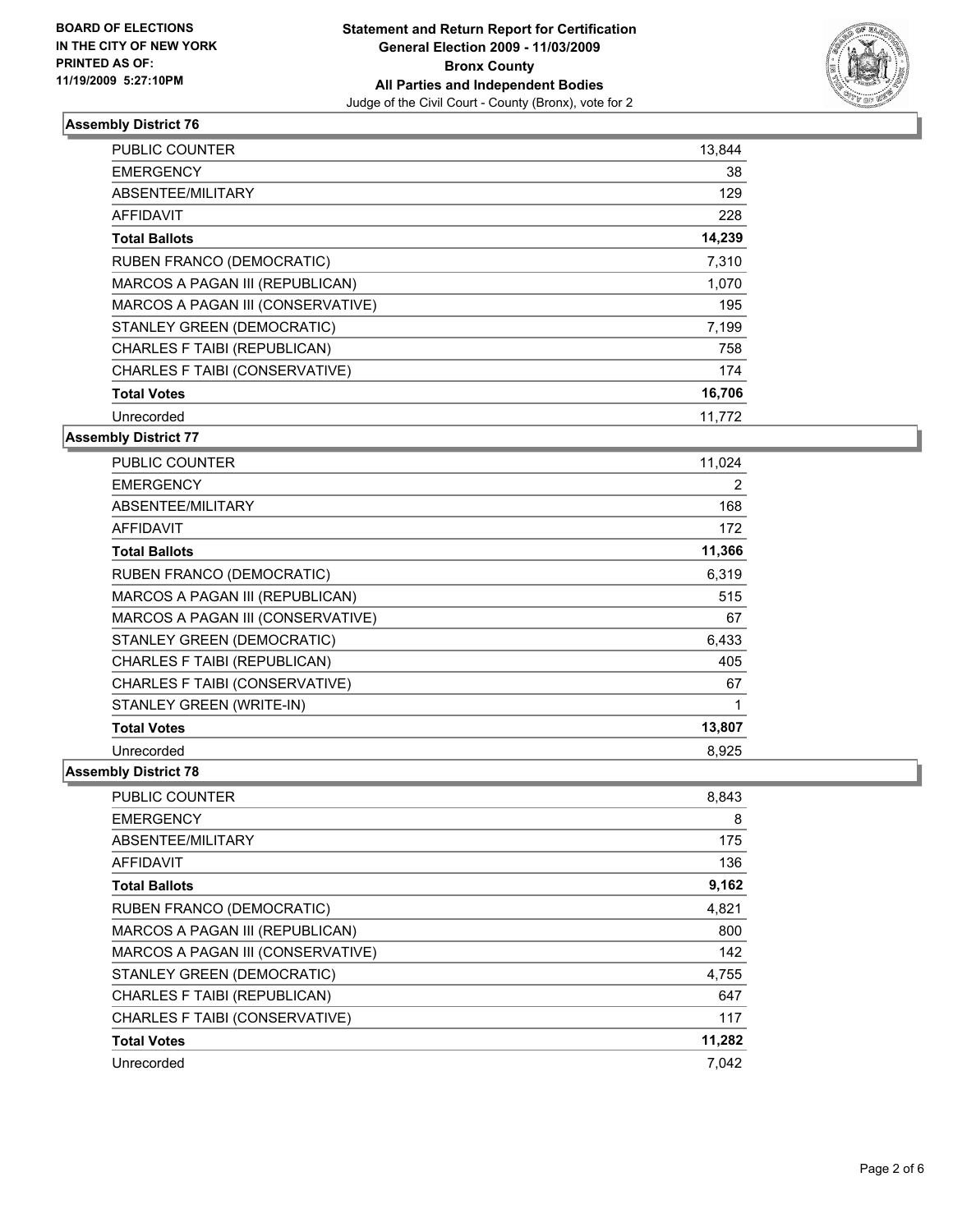

| <b>PUBLIC COUNTER</b>             | 12,825 |
|-----------------------------------|--------|
| <b>EMERGENCY</b>                  | 90     |
| ABSENTEE/MILITARY                 | 156    |
| <b>AFFIDAVIT</b>                  | 159    |
| <b>Total Ballots</b>              | 13,230 |
| <b>RUBEN FRANCO (DEMOCRATIC)</b>  | 7,047  |
| MARCOS A PAGAN III (REPUBLICAN)   | 598    |
| MARCOS A PAGAN III (CONSERVATIVE) | 92     |
| STANLEY GREEN (DEMOCRATIC)        | 7,256  |
| CHARLES F TAIBI (REPUBLICAN)      | 443    |
| CHARLES F TAIBI (CONSERVATIVE)    | 85     |
| <b>Total Votes</b>                | 15,521 |
| Unrecorded                        | 10,939 |

## **Assembly District 80**

| <b>PUBLIC COUNTER</b>             | 13,928 |
|-----------------------------------|--------|
| <b>EMERGENCY</b>                  | 65     |
| ABSENTEE/MILITARY                 | 406    |
| <b>AFFIDAVIT</b>                  | 173    |
| <b>Total Ballots</b>              | 14,572 |
| RUBEN FRANCO (DEMOCRATIC)         | 6,454  |
| MARCOS A PAGAN III (REPUBLICAN)   | 2,283  |
| MARCOS A PAGAN III (CONSERVATIVE) | 465    |
| STANLEY GREEN (DEMOCRATIC)        | 6,339  |
| CHARLES F TAIBI (REPUBLICAN)      | 2,128  |
| CHARLES F TAIBI (CONSERVATIVE)    | 442    |
| CHANCE HAYWOOD (WRITE-IN)         | 1      |
| RICHARD NAGAN (WRITE-IN)          | 1      |
| <b>Total Votes</b>                | 18,113 |
| Unrecorded                        | 11,031 |

| <b>PUBLIC COUNTER</b>             | 17,935 |
|-----------------------------------|--------|
| <b>EMERGENCY</b>                  | 160    |
| ABSENTEE/MILITARY                 | 584    |
| <b>AFFIDAVIT</b>                  | 143    |
| <b>Total Ballots</b>              | 18,822 |
| RUBEN FRANCO (DEMOCRATIC)         | 9,101  |
| MARCOS A PAGAN III (REPUBLICAN)   | 2,683  |
| MARCOS A PAGAN III (CONSERVATIVE) | 708    |
| STANLEY GREEN (DEMOCRATIC)        | 9,633  |
| CHARLES F TAIBI (REPUBLICAN)      | 2,491  |
| CHARLES F TAIBI (CONSERVATIVE)    | 703    |
| ALBA PENA (WRITE-IN)              | 1      |
| FRANCO (WRITE-IN)                 | 1      |
| <b>GREEN (WRITE-IN)</b>           | 1      |
| <b>Total Votes</b>                | 25,322 |
| Unrecorded                        | 12,322 |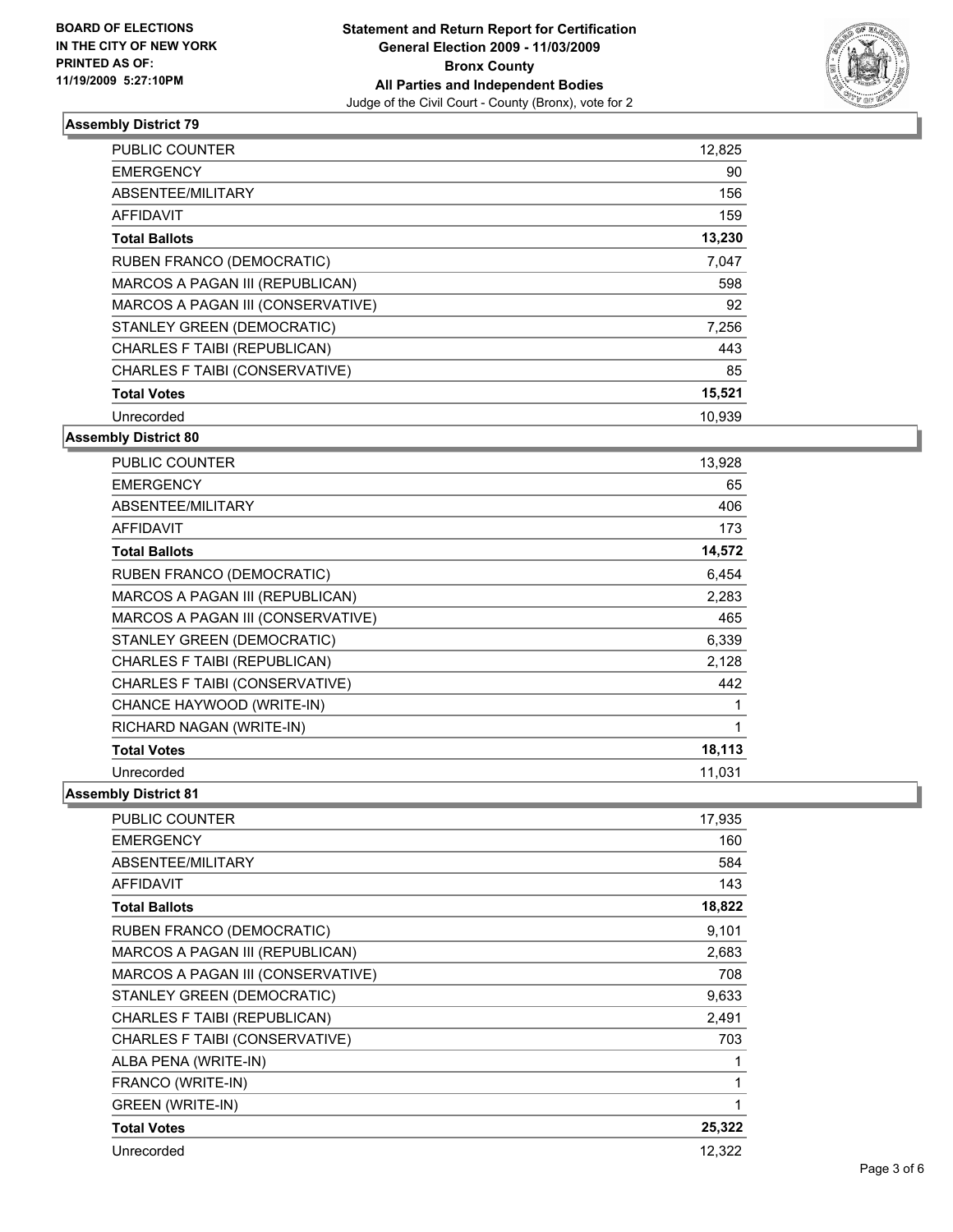

| <b>PUBLIC COUNTER</b>             | 20,601 |
|-----------------------------------|--------|
| <b>EMERGENCY</b>                  | 76     |
| ABSENTEE/MILITARY                 | 453    |
| <b>AFFIDAVIT</b>                  | 131    |
| <b>Total Ballots</b>              | 21,261 |
| <b>RUBEN FRANCO (DEMOCRATIC)</b>  | 9,163  |
| MARCOS A PAGAN III (REPUBLICAN)   | 3,190  |
| MARCOS A PAGAN III (CONSERVATIVE) | 831    |
| STANLEY GREEN (DEMOCRATIC)        | 9,545  |
| CHARLES F TAIBI (REPUBLICAN)      | 2,919  |
| CHARLES F TAIBI (CONSERVATIVE)    | 805    |
| ANTHONY J RIBUSTELLO (WRITE-IN)   | 1      |
| <b>Total Votes</b>                | 26,454 |
| Unrecorded                        | 16.068 |

**Assembly District 83**

| <b>PUBLIC COUNTER</b>             | 13,585 |
|-----------------------------------|--------|
| <b>EMERGENCY</b>                  | 28     |
| ABSENTEE/MILITARY                 | 256    |
| <b>AFFIDAVIT</b>                  | 101    |
| <b>Total Ballots</b>              | 13,970 |
| RUBEN FRANCO (DEMOCRATIC)         | 8,207  |
| MARCOS A PAGAN III (REPUBLICAN)   | 558    |
| MARCOS A PAGAN III (CONSERVATIVE) | 105    |
| STANLEY GREEN (DEMOCRATIC)        | 8,778  |
| CHARLES F TAIBI (REPUBLICAN)      | 453    |
| CHARLES F TAIBI (CONSERVATIVE)    | 100    |
| <b>Total Votes</b>                | 18,201 |
| Unrecorded                        | 9.739  |

| <b>PUBLIC COUNTER</b>             | 11,377 |
|-----------------------------------|--------|
| <b>EMERGENCY</b>                  | 49     |
| ABSENTEE/MILITARY                 | 83     |
| AFFIDAVIT                         | 162    |
| <b>Total Ballots</b>              | 11,671 |
| <b>RUBEN FRANCO (DEMOCRATIC)</b>  | 5,884  |
| MARCOS A PAGAN III (REPUBLICAN)   | 702    |
| MARCOS A PAGAN III (CONSERVATIVE) | 104    |
| STANLEY GREEN (DEMOCRATIC)        | 5,772  |
| CHARLES F TAIBI (REPUBLICAN)      | 573    |
| CHARLES F TAIBI (CONSERVATIVE)    | 80     |
| WILLIAM DELOATCH (WRITE-IN)       | 1      |
| <b>Total Votes</b>                | 13,116 |
| Unrecorded                        | 10,226 |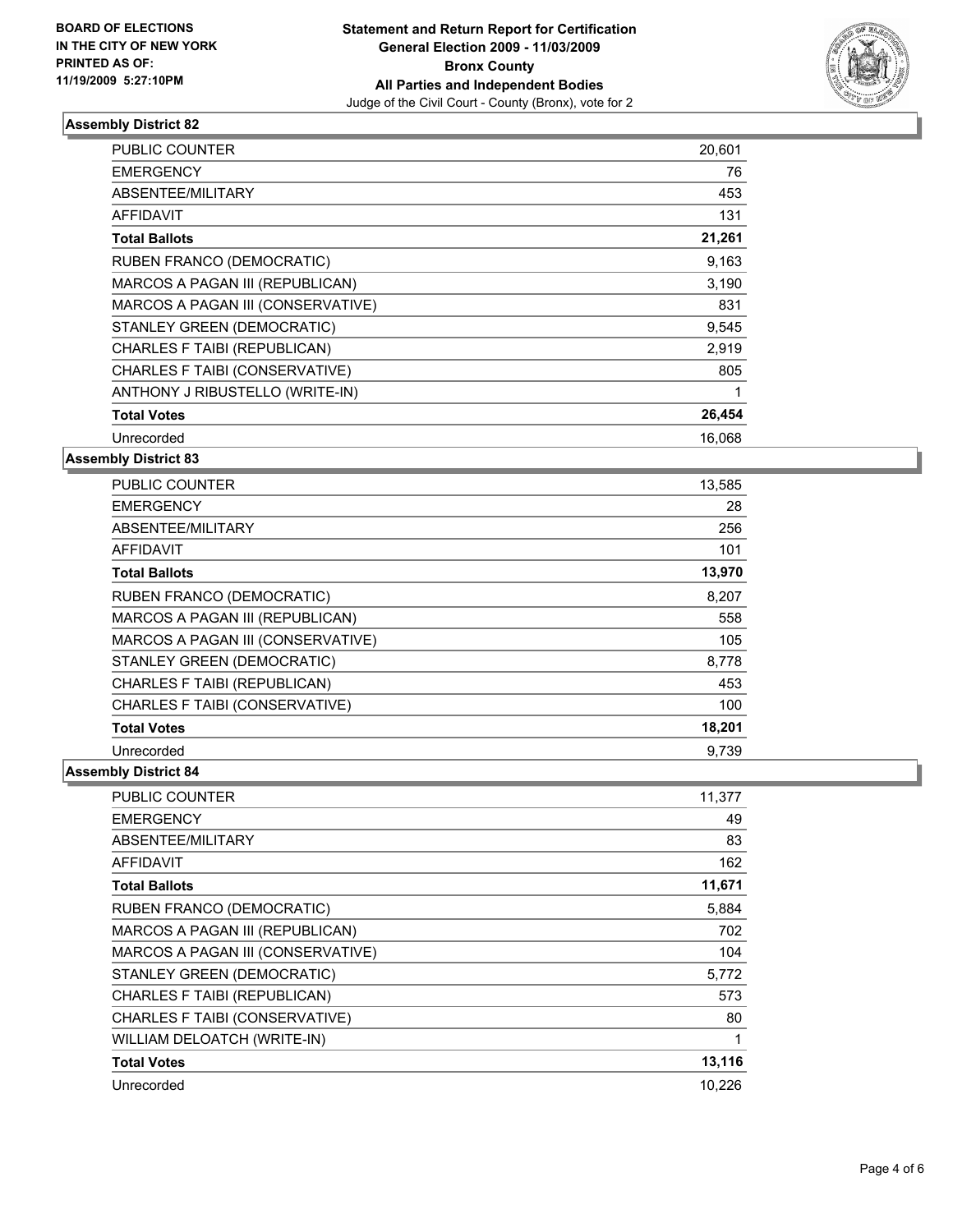

| <b>PUBLIC COUNTER</b>             | 11,382 |
|-----------------------------------|--------|
| <b>EMERGENCY</b>                  | 81     |
| ABSENTEE/MILITARY                 | 126    |
| <b>AFFIDAVIT</b>                  | 129    |
| <b>Total Ballots</b>              | 11,718 |
| RUBEN FRANCO (DEMOCRATIC)         | 6,142  |
| MARCOS A PAGAN III (REPUBLICAN)   | 614    |
| MARCOS A PAGAN III (CONSERVATIVE) | 91     |
| STANLEY GREEN (DEMOCRATIC)        | 6,100  |
| CHARLES F TAIBI (REPUBLICAN)      | 424    |
| CHARLES F TAIBI (CONSERVATIVE)    | 92     |
| <b>RUBEN FRANCO (WRITE-IN)</b>    | 1      |
| STANLEY GREEN (WRITE-IN)          | 1      |
| <b>Total Votes</b>                | 13,465 |
| Unrecorded                        | 9.971  |

| <b>PUBLIC COUNTER</b>             | 8,648  |
|-----------------------------------|--------|
| <b>EMERGENCY</b>                  | 38     |
| ABSENTEE/MILITARY                 | 74     |
| <b>AFFIDAVIT</b>                  | 167    |
| <b>Total Ballots</b>              | 8,927  |
| RUBEN FRANCO (DEMOCRATIC)         | 4,584  |
| MARCOS A PAGAN III (REPUBLICAN)   | 559    |
| MARCOS A PAGAN III (CONSERVATIVE) | 84     |
| STANLEY GREEN (DEMOCRATIC)        | 4,533  |
| CHARLES F TAIBI (REPUBLICAN)      | 433    |
| CHARLES F TAIBI (CONSERVATIVE)    | 81     |
| <b>Total Votes</b>                | 10,274 |
| Unrecorded                        | 7,580  |